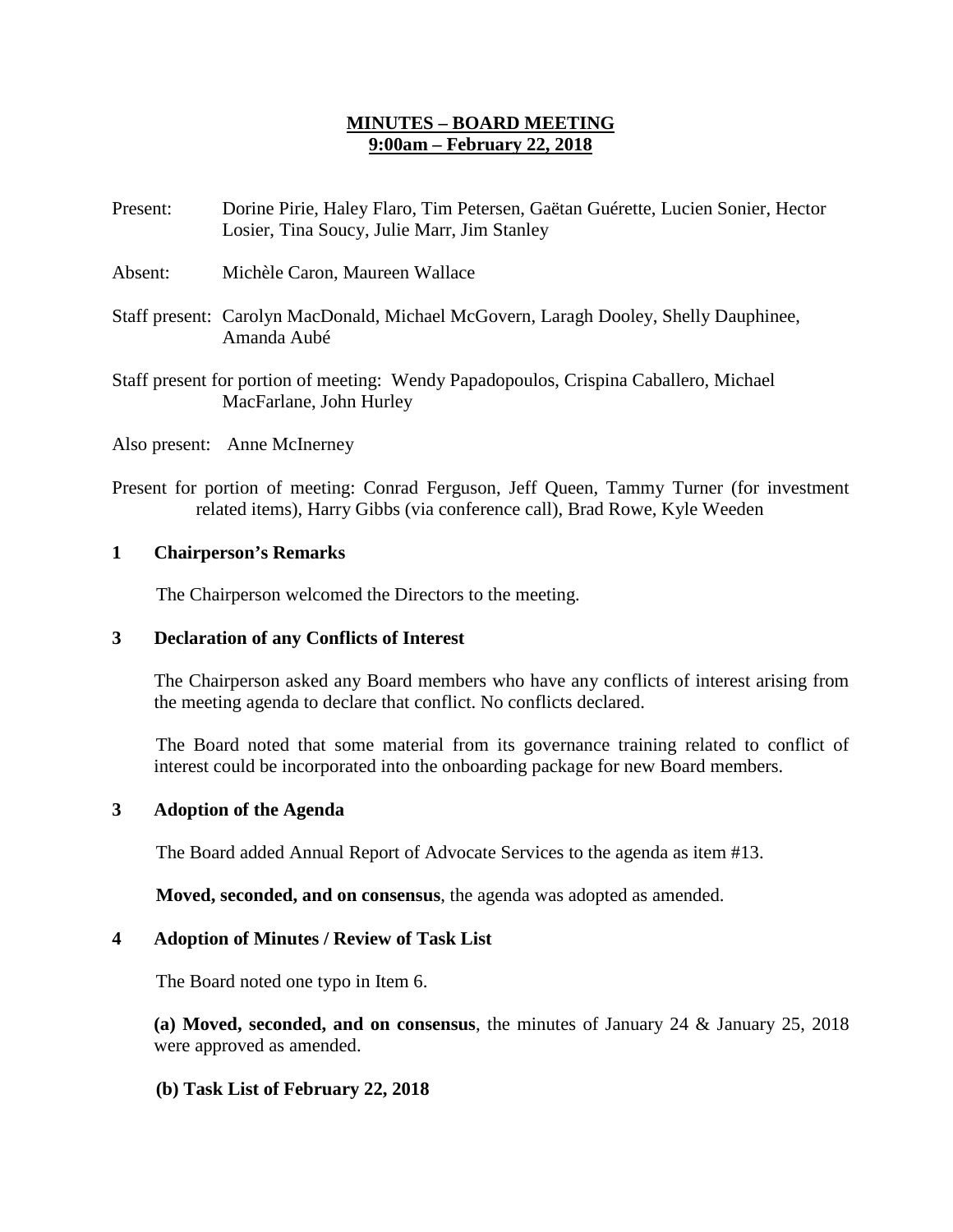WorkSafeNB's acting Corporate Secretary & General Counsel reviewed the Task List with the Board.

Staff noted the item related to the creation of a Governance Calendar was removed and replaced with a review of a competency matrix related to Board member selection. The Board requested that staff create a "Governance Tracking List" to keep track of items related to governance activities.

The Board requested that long outstanding items remaining on the Task List include some additional narrative on the status of those items.

Staff and the Board requested minor revisions to the Task List related to setting or revising target dates.

Staff advised the Board that a discussion paper related to services provided at WorkSafeNB's Rehabilitation Centre (WRC), which is not intended to set out a position by the Board but rather to provide information, has been prepared and will be provided to the Task Force early in the week of February 26. The Board requested that this document be sent to Board members by email prior to being sent to the Task Force.

## **5 Acting President & CEO's Report**

WorkSafeNB's acting President & CEO presented his report to the Board, noting some additional developments as follows:

#### Report of the Comptroller

He advised the Board that he reached out to the Deputy Minister of the Treasury Board in response to the recent report by the Comptroller which contained information related to the WRC and found the meeting to be positive and productive.

#### Pay Equity

He also explained that the issue related to the review of a WorkSafeNB position to determine if a pay gap exists is ongoing. He advised that a meeting with the parties ahead of arbitration proceedings will be done in an attempt to resolve the issue.

#### Corporate Secretary & General Counsel Position

He explained that discussions with the recruitment agency to fill the position of Corporate Secretary & General Counsel with WorkSafeNB have begun. The Board requested that the acting Corporate Secretary & General Counsel compile a list of essential skills for the position to assist in recruitment efforts.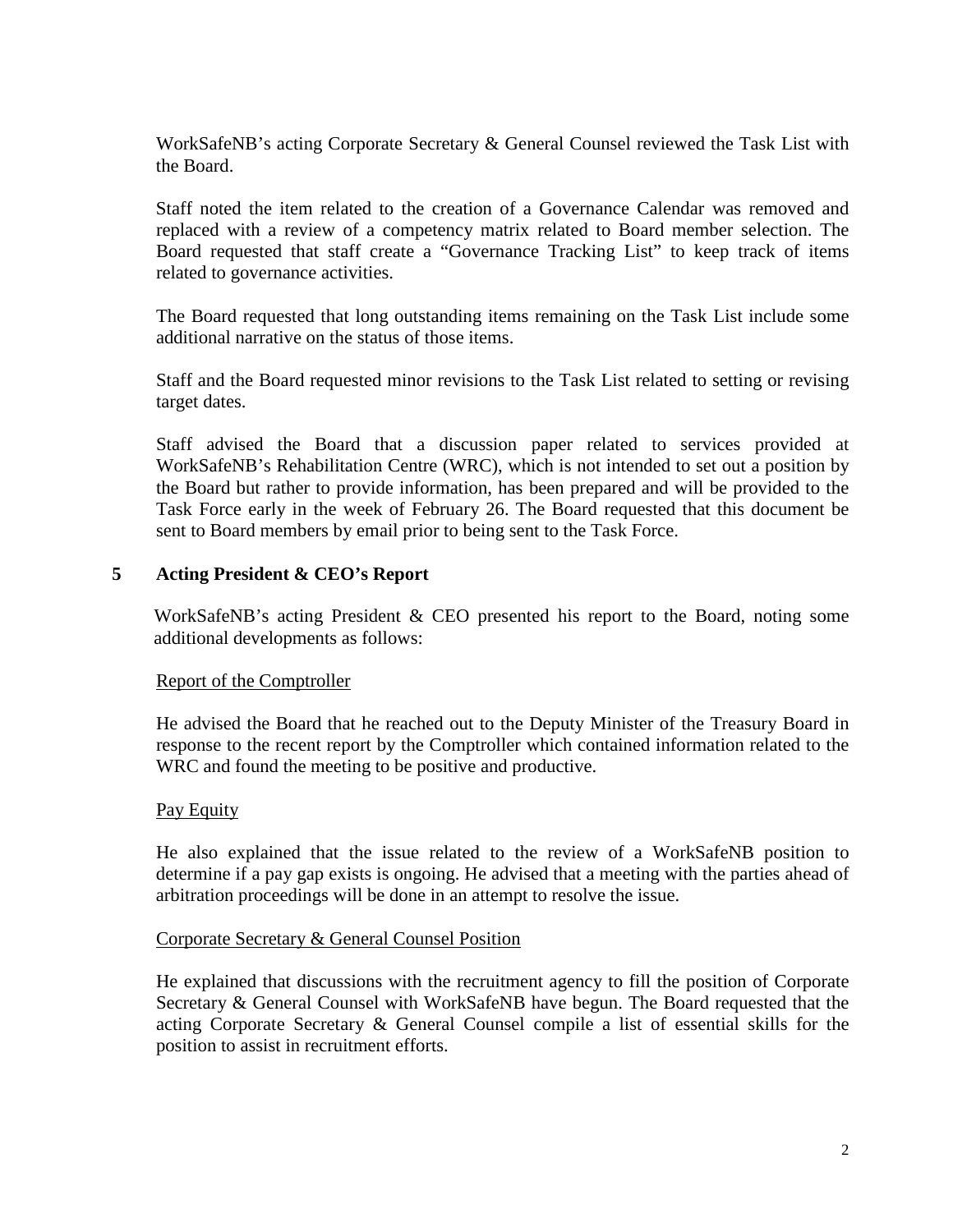### Fatality Review

WorkSafeNB's Vice President, WorkSafe Services explained that, as a result of the Board identifying an opportunity for education and information from a workplace that experiences a workplace fatality, staff have been reviewing approaches to this used by other jurisdictions. She noted that a model will be presented to the Board in March or April 2018 with a move to quickly implement following Board approval.

#### Performance Excellence

WorkSafeNB's acting President & CEO noted that two days will be established for Board members to attend performance excellence training as soon as possible, contingent on availability.

## Client Experience Improvement Update (M18-17)

WorkSafeNB's Assistant Director, Service Excellence reviewed memorandum M18-17 related to the Client Experience Improvement Roadmap.

She provided an update on various 2018 initiatives. The Board inquired into Initiative 8 "Process for client insight and complaint handling", specifically why 2020 was indicated as the end date. Staff explained that this initiative began early because of its importance and various items related to this initiative will stretch out to 2020.

WorkSafeNB's acting Vice President, Corporate Services noted that Initiative 9 "Mobilize the PMO and continuous improvement" pilot is scheduled for April 2018.

The Board inquired how Initiative 10 "Assess, select and implement service delivery model (SDM)" will incorporate the voice of the client. Staff noted that this is currently done by way of complaint data, ongoing conversations with clients, and a voluntary exit survey from the WRC.

The Board requested that a document be available which would reflect all initiatives across the Client Experience Improvement Roadmap and staff noted this is currently being prepared.

#### General Counsel's Office Update

WorkSafeNB's acting Corporate Secretary & General Counsel provided the Board with an update.

He reported the 2017 end-of-year statistics for the Issues Resolution Office (IRO). In 2017 the IRO conducted 389 reviews, which represents an increase of approximately 15% over 2016. Of the reviews conducted, 70% of the original decisions were either confirmed or returned to the original decision maker for reconsideration. 30% of the files reviewed had the original decision varied or rescinded. 91% of the reviews were initiated by an injured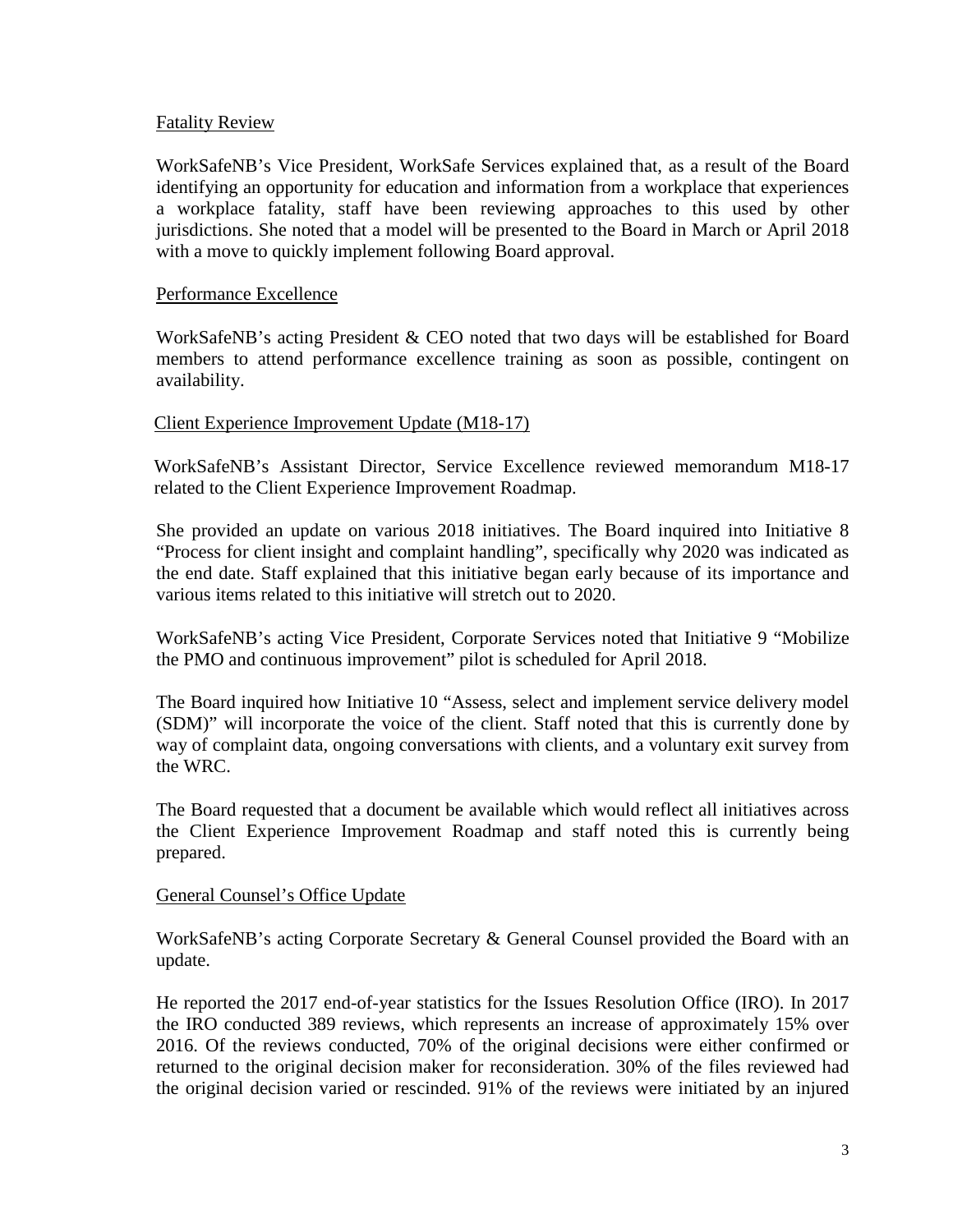worker. He also reported that there has been a marked increase in the number of days that a file is waiting in the queue for a review. It was reported that there has been a significant increase in the number of self-referred cases and evidence indicates that much of this comes from the Office of the Workers' Advocate recommending to injured workers to bring their case to the IRO rather than to the WCAT through the Advocates. Finally, he noted that the WCAT Chair and the provincial Ombudsman both spoke favourably of the role the IRO is playing for WorkSafeNB clients.

He explained that WorkSafeNB has two cases before the New Brunswick Court of Appeal (NBCA) in March 2018. A previous issue which had been identified as a potential NBCA appeal has been resolved.

He also noted that a question related to WorkSafeNB's attendance at all Workers' Compensation Appeals Tribunal (WCAT) hearings was raised by an Advocate at a recent hearing which is in contrast to the Chair of the WCAT's expressed support of WorkSafeNB attendance.

He also noted that WorkSafeNB has received four recommendations as a result of a recent coroner's inquest, which WorkSafeNB will be responding to. He advised the Board that three more inquiries are scheduled through June and WorkSafeNB's role has been to have staff at the hearings to answer questions.

He advised that privacy training is ongoing with WorkSafeNB's Access Information Privacy Coordinator touring the province to provide training to staff.

**Moved, seconded, and on consensus**, the acting President & CEO's report was accepted by the Board of Directors.

## **6 Case comment re Québec (Commission des norms, de l'équité, de la santé et de la sécurité du travail) v. Caron (M18-15)**

WorkSafeNB's acting Corporate Secretary & General Counsel introduced and reviewed memorandum M18-15 related to an employer's duty to accommodate injured workers.

He noted that the CSST (Quebec's WorkSafeNB equivalent) has the authority to impose obligations on the employer, where that authority in New Brunswick rests with the Employment Standards Branch at the department of Post-Secondary Education, Training and Labour. He noted that to date, this authority has not been a significant issue as WorkSafeNB works collaboratively with Employment Standards and the Human Rights Commission. The Board discussed that, especially given WorkSafeNB's focus on return to work efforts, enforcement related to the employer's duty to accommodate could be strengthened in the *Workers' Compensation Act.*

He also requested Board direction on a legal action which was filed several months ago and has not moved forward. The Board directed him to wait for further movement by the other party before deciding next steps.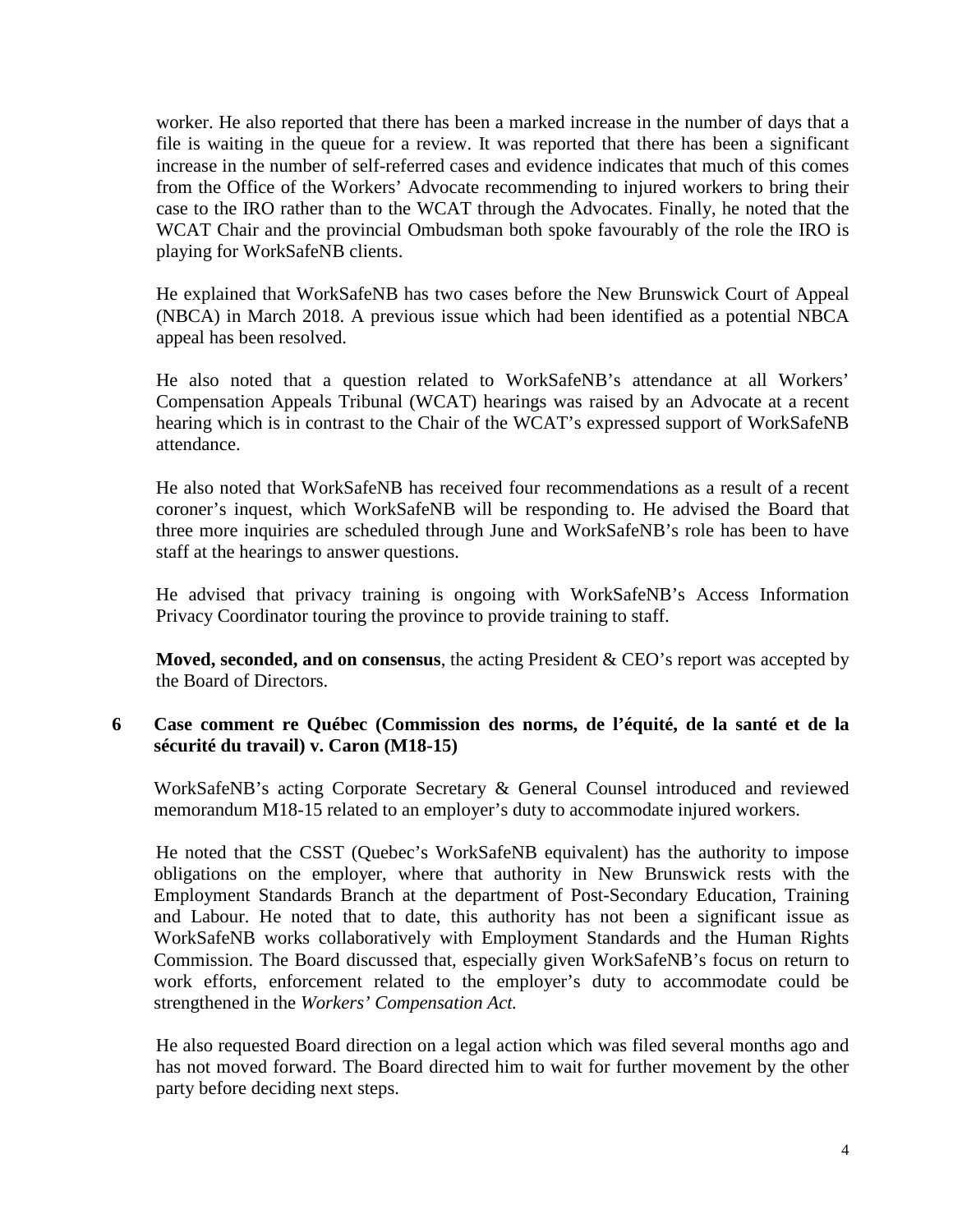## **7 Costing presentation – Three Day Wait – Conrad Ferguson (M18-20)**

WorkSafeNB's consulting actuary presented information related to the estimated cost impact of removing the three-day waiting period under the *Workers' Compensation Act*.

The Board confirmed that information presented was prepared using 2018 as the base year for costing and is based on the current system.

He reviewed historical observations, a claims experience analysis (how distribution of new claims will be done), as well as costing estimates for the removal of the three day waiting period.

He stressed that the impact of the removal of the three day wait is not easily predicted and reviewed a range of possible impacts on the assessment rate.

The Board confirmed that the critical cost forecasting is related to the subset of clients who experience claim duration of less than 10 days. The Board also confirmed that WorkSafeNB may experience a potential spike in claim filing for clients who would previously have opted not to file a claim, which could be further driven by improvements in the adjudication process.

The Board discussed that this issue is one of many which will require stakeholder consultation to determine what WorkSafeNB stakeholders want. The Board also noted that some direction on this issue may come by way of a recommendation from the Task Force.

He also reviewed some performance indicators, noting some increases in lost time claims, benefit payments, and caseloads in 2016 which corresponds with policy changes in response to the challenge and overturning of WorkSafeNB policy at the WCAT.

## **8 Board Assessment Results – Norma Kelly (in camera)**

## **9 Eckler Investment Model Review Follow-Up (M18-16)**

WorkSafeNB's Treasurer introduced representatives from Eckler, a WorkSafeNB investment consultant who joined by conference call and a representative from PEI. He explained that Eckler will be expanding on its previous presentation on its Investment Model Review Report to the Board.

A representative from Eckler reviewed the analysis of what the past performance of WorkSafeNB's Accident Fund might have been if Vestcor Investment Management Corporation (VIMC) had managed the portfolio. He stressed that this type of analysis is difficult and also noted that the current passive investment management approach of VIMC does not align with WorkSafeNB's current belief of using active investment management.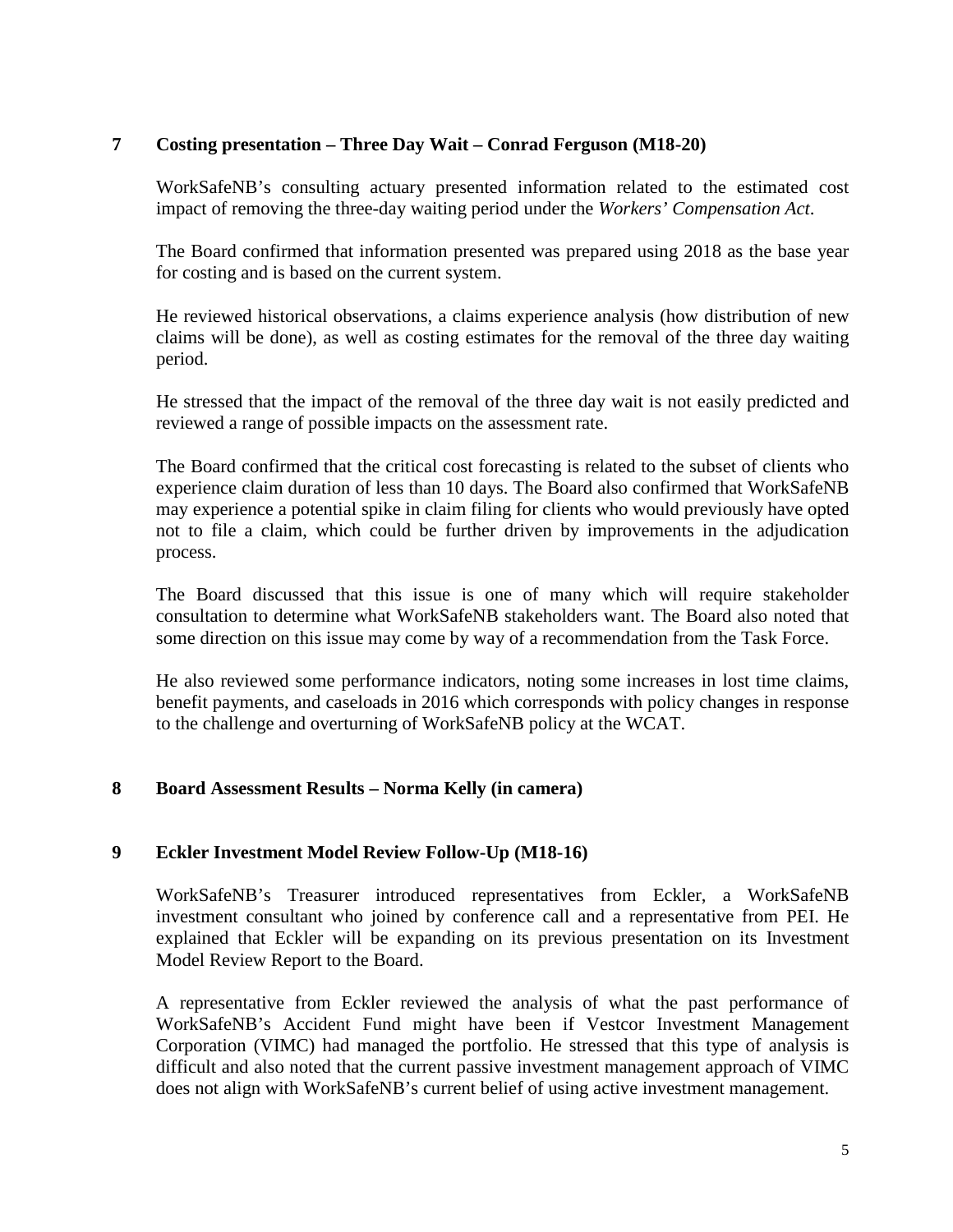He reviewed a simulated return history using VIMC investment strategies which match those of WorkSafeNB, noting that many of VIMC strategies which align with WorkSafeNB do not have a 10 year track record and some strategies are not offered at all. He also reviewed an actual fund that VIMC has managed for more than ten years with total authority to invest.

He noted that, based on the analysis presented, WorkSafeNB's Accident Fund would not have done much better or worse had it been invested with VIMC. The most critical difference is VIMC's strategy of passive management which results in lower investment management fees versus WorkSafeNB's active management which involves higher investment management fees but allows for significant gains in up markets. Staff noted WorkSafeNB's strategy has historically worked well and has added significant value to the Accident Fund.

The Board noted a recent amendment to VIMC's governing legislation which allows for some negotiation related to the ability of trustees to drive some of the decisions related to investments.

The Board also noted that VIMC manages pension funds, which are a very different liability than WorkSafeNB's Accident Fund with liabilities that can vary greatly depending on the year.

Representatives from Eckler exited the meeting prior to the Board continuing its discussion on the possibility of investing its Accident Fund with VIMC.

The Board discussed that before any decision could be made on this issue, it would need to consult with PEI. The Board also discussed that WorkSafeNB's incoming President & CEO should be involved in any decision.

**Moved, seconded, and on consensus**, the Board tabled the recommendation brought by the Executive Leadership Team for a decision on whether it will continue with the existing investment model or pursue one of the alternative models discussed in Eckler's report until the month following the appointment of WorkSafeNB's President & CEO.

## **10 Stakeholder Engagement Meeting Update (M18-21)**

WorkSafeNB's acting Director, Planning & Policy, introduced and reviewed memorandum M18-21 related to the stakeholder engagement session scheduled for April 4, 2018.

She explained that the focus of the April session will be on what stakeholders can do in their workplaces to help facilitate successful return to work. The session will involve three presentations which will build on themes that emerged at the December 2017 meeting.

The Board agreed with the format for the next stakeholder engagement session.